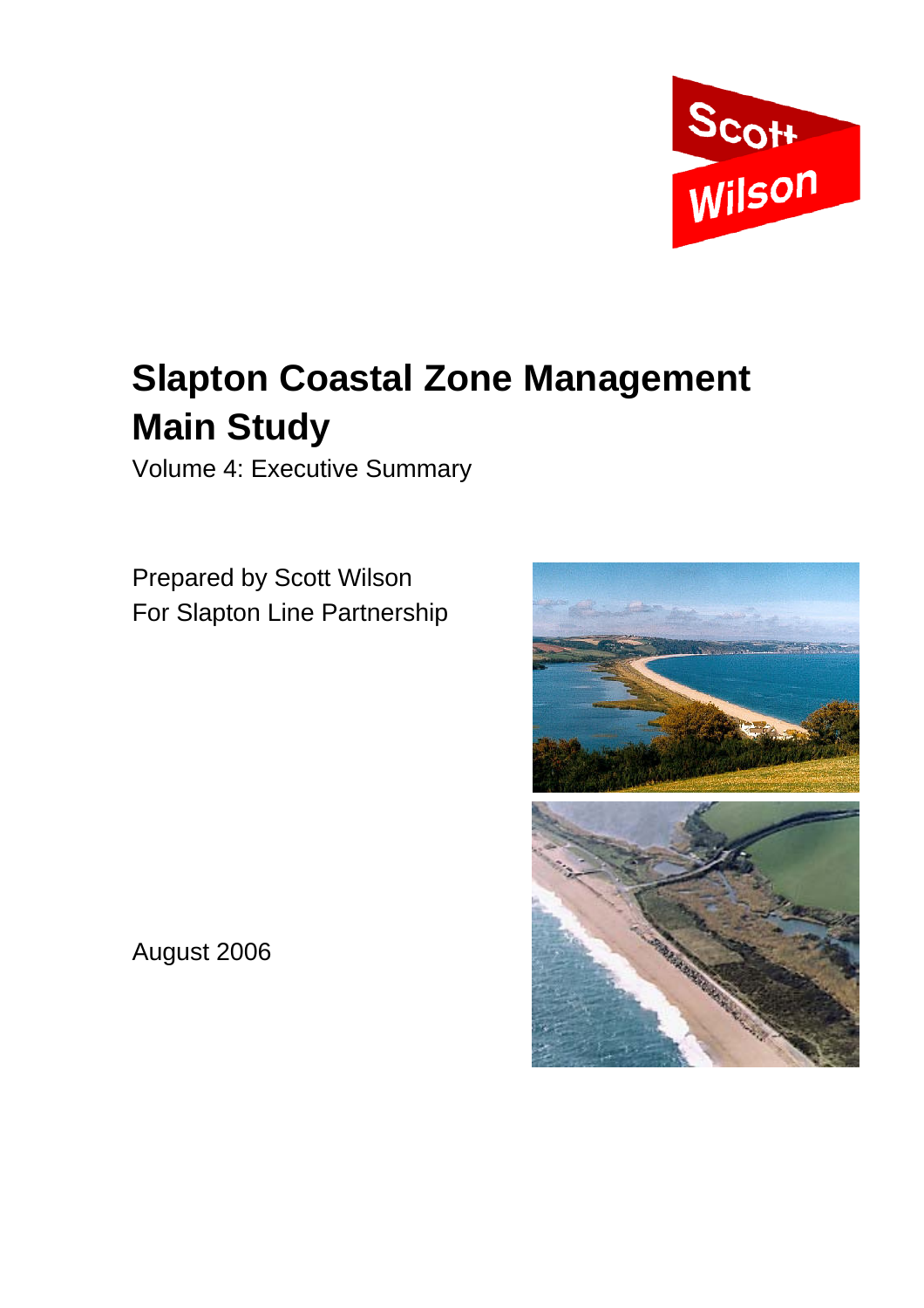#### **DOCUMENT APPROVAL FORM**

#### **Document Title: Slapton Coastal Zone Management Main Study**

Volume 4: Executive Summary

Author: Scott Wilson

Amendments Record and Author Approvals:

| Version | Date        | Description           | Prepared     | Reviewed       | Approved    |
|---------|-------------|-----------------------|--------------|----------------|-------------|
|         | March 2006  | <b>Draft</b>          | Scott Wilson | David<br>Dales | David Dales |
| 1.1     | March 2006  |                       | Scott Wilson | David<br>Dales | David Dales |
| 1.2     | August 2006 | Re-titled<br>Volume 4 | Scott Wilson | David dales    | David Dales |

Project D101963

This document has been prepared in accordance with the scope of Scott Wilson's appointment with its client and is subject to the terms of that appointment. It is addressed to and for the sole use and reliance of Scott Wilson's client. Scott Wilson accepts no liability for any use of this document other than by its client and only for the purposes, stated in the document, for which it was prepared and provided. No person other than the client may copy (in whole or in part) use or rely on the contents of this document, without the prior written permission of the Company Secretary of Scott Wilson Ltd. Any advice, opinions, or recommendations within this document should be read and relied upon only in the context of the document as a whole. The contents of this document are not to be construed as providing legal, business or tax advice or opinion. © Scott Wilson Group plc 2006

Scott Wilson Ltd. Scott House Basing View **Basingstoke** RG21 4JG

David.dales@scottwilson.com Tel: 01256 310200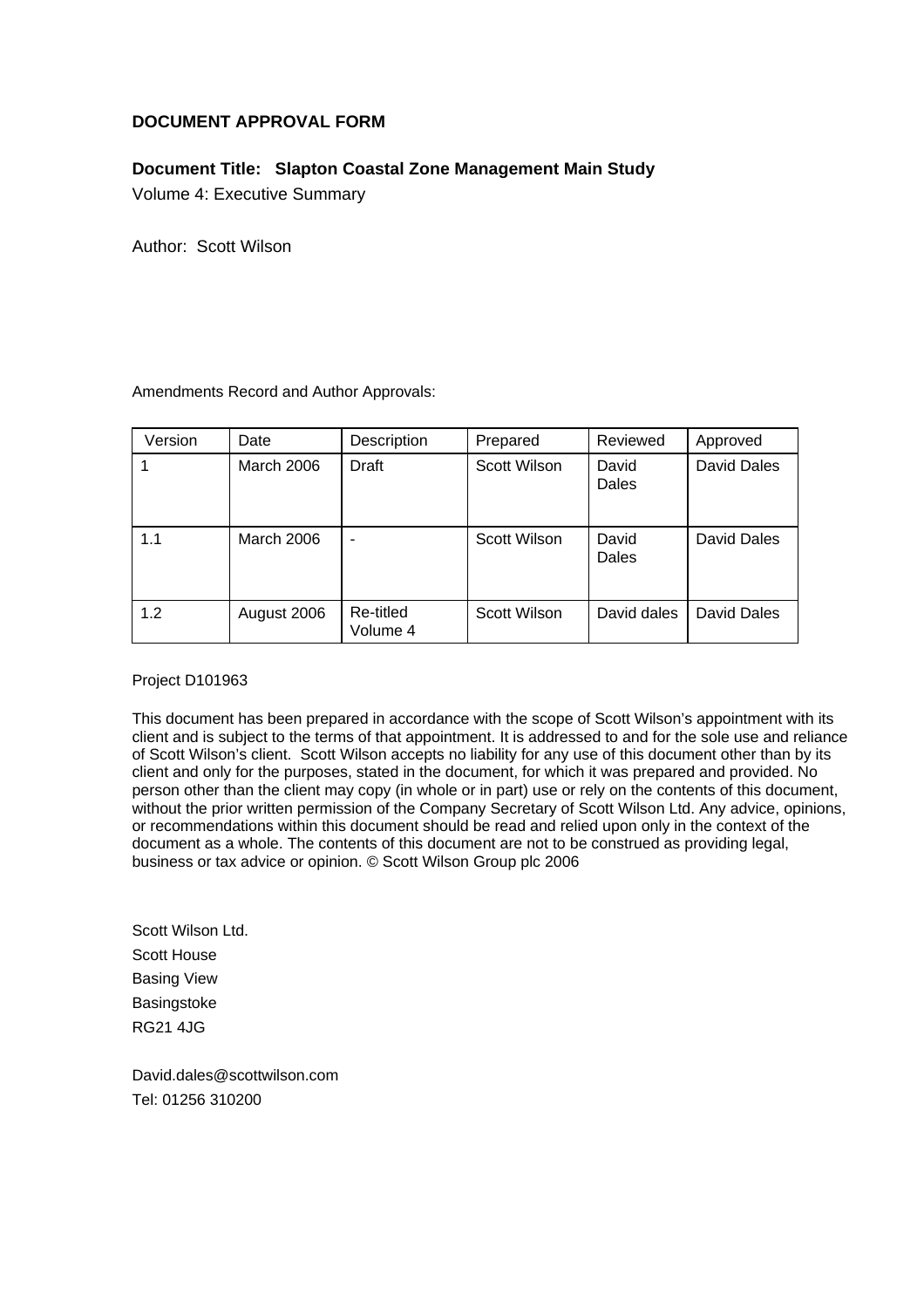#### *Preface*

The Slapton Coastal Zone Management Study has been commissioned by the Slapton Line Partnership.

The Slapton Line Partnership is made up of the following organisations:

English Nature Devon County Council South Hams District Council Whitley Wildlife Conservation Trust Slapton Ley Field Centre Environment Agency Defra

The Partnership has been formed to decide how best to deal with potential future erosion of Slapton Line and its effect on the road, the environment, and the community.

The objective of this Study is to compile a single reference document that will form the basis for all future decision-making that affects the shingle ridge.

Scott Wilson has undertaken the Study in collaboration with the University of Plymouth, Roger Tym and Partners and Dr Mark Lee.

The University of Plymouth provided material for the chapters on coastal processes and modelling, Roger Tym and Partners focused on the socio-economic aspects of the study and Dr Mark Lee provided specialist geomorphology information.

This report should be read in conjunction with Volumes 1, 2 and 3. Volumes 1 and 2 present the findings of Phase1 of the study and Volume 3 presents Phase 2 of the study.

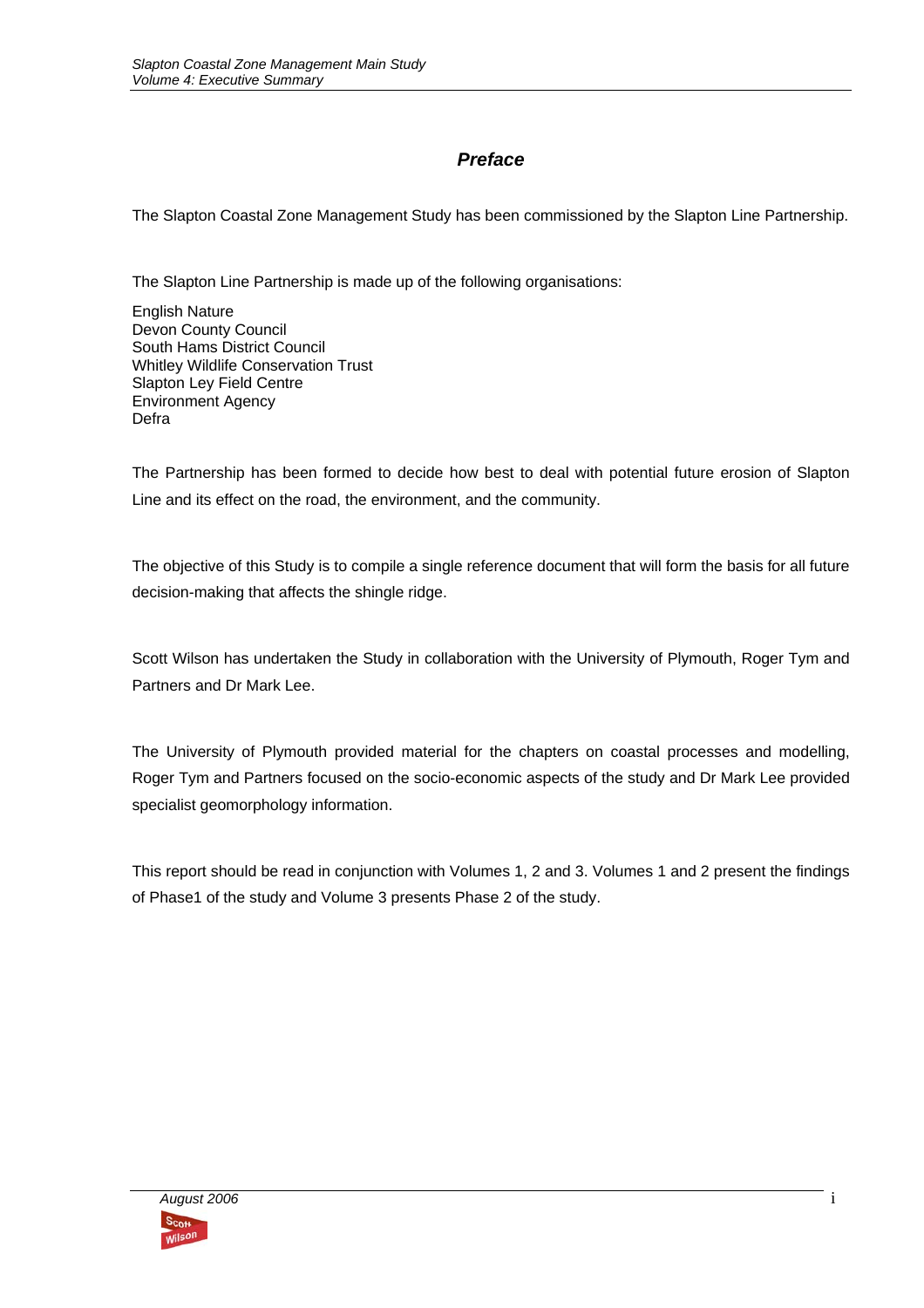### Contents

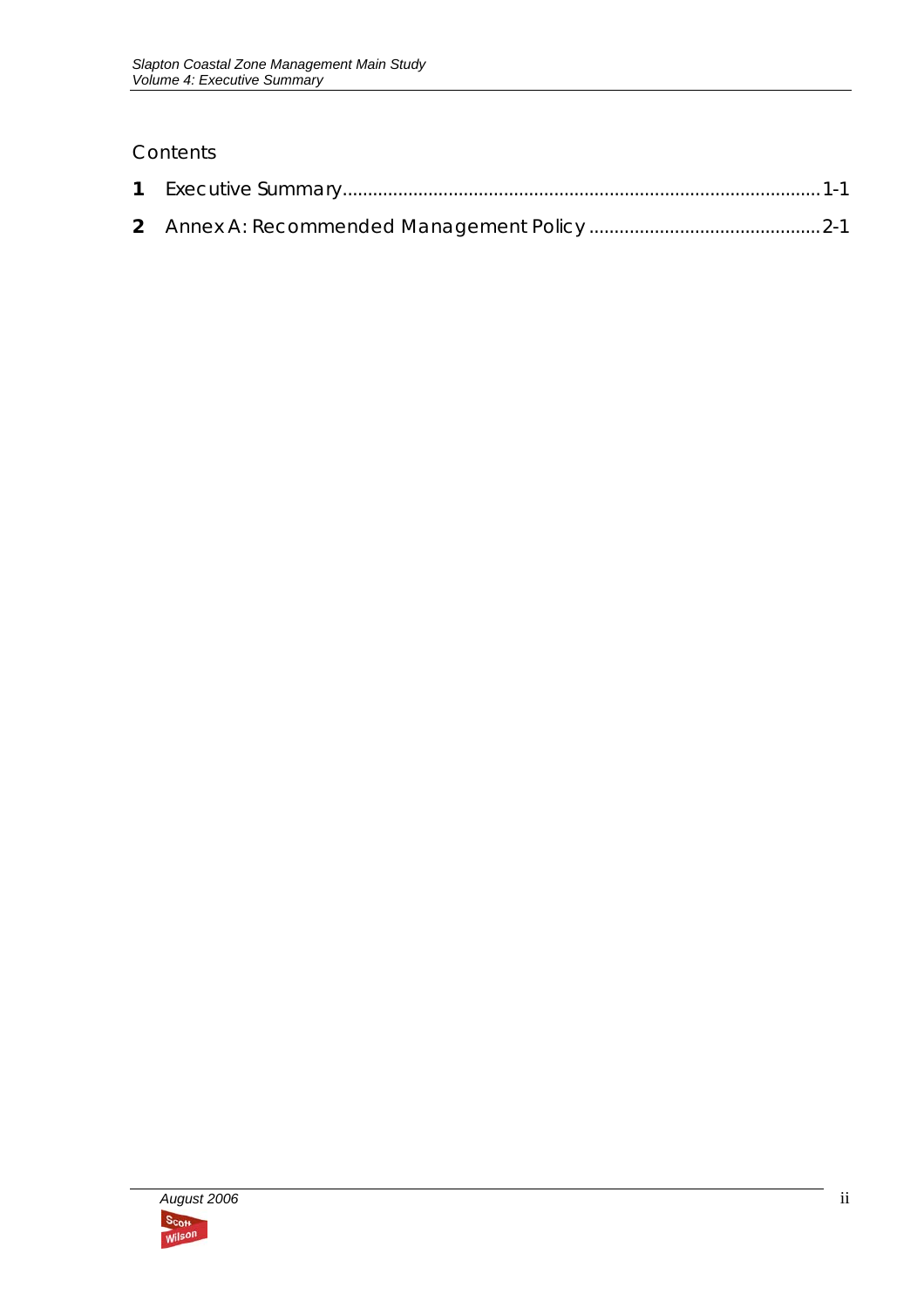## **1** Executive Summary

1.1 This report summarises the scope and findings of the Slapton Coastal Zone Management Study. This report has been prepared by Scott Wilson for the Slapton Line Partnership.

#### **Aim**

1.2 The aim of the Study is to provide a comprehensive evaluation of the issues relating to coastal processes at Slapton Sands for the purposes of determining an appropriate shoreline management response to the recent erosion and from this, to establish a robust long-term coastal zone management strategy for the area.

#### **Background**

- 1.3 In previous years storms have caused significant damage to the shingle ridge, forcing closure of the A379. In the winter of 2000/2001 a series of storms caused the loss of up to 5m of shingle beachhead over a length of 1000m. The erosion undermined a 200m section of the A379 that runs along the shingle ridge. This resulted in closure of the road.
- 1.4 The A379 offers an important transport link between local communities, as well as providing a secondary emergency route into Dartmouth. The principal emergency route is via the A381 and A3122. Narrow lanes offer the only other alternative route, suitable for small vehicles only.
- 1.5 Following the damage to the A379, the worst affected section was realigned. The realignment extended over a length of about 300 metres and moved the road approximately 20 metres landwards.

#### **Study Scope**

- 1.6 A detailed study was made of the coastal processes affecting the shingle barrier, including:
	- An assessment of the wave climate, wind data and water levels
	- Modelling of sediment transport along the beach and in the cross-shore direction
	- **Modelling of breach probability**
	- **Topographic and bathymetric survey and sidescan sonar survey of the seabed**
	- Assessment of historical changes in beach position and rates of erosion
- 1.7 A series of other investigations and studies was also completed, including a traffic survey, an environmental baseline assessment and beach profile monitoring.

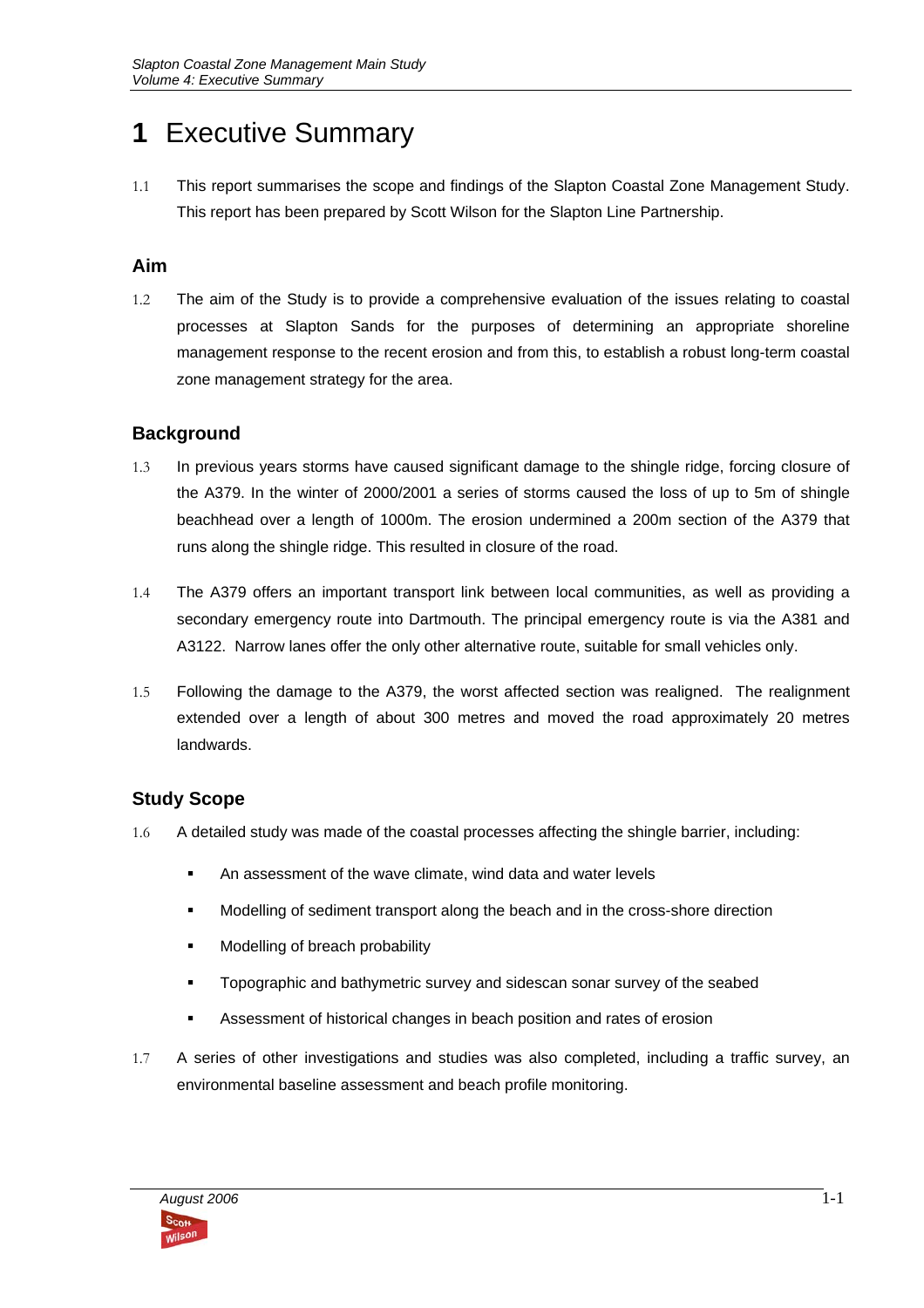#### **Coastal Processes Findings**

- 1.8 The overall assessment of the January 2001 event was that it was caused by a combination of beach line recession (due to longshore transport rates in the preceding autumn) and the occurrence of a severe storm, which further cut back the beach profile. Because the storm coincided with a period when the beach was at a historically narrow state, its effect on infrastructure (road, car park) was greater than previous events.
- 1.9 Long-term barrier retreat rates were estimated at 0.3m/year at the present day, increasing over time due to sea level rise. A series of maps was produced showing areas at risk along the shingle bank within different time frames. Various authors have suggested that the shingle bank is likely to break down irreversibly and breach within the next 30 to 50 years. This was found to be highly unlikely. Neither of the storm events that have occurred in the last 10 years has had a major impact on the shingle barrier height or width, nor has come close to causing a breach of the barrier. The current probability for a breach was considered to be much less than 1 in 100 years. Although the risk of a complete breach of the barrier is low, the risk of damage to the road is much higher.
- 1.10 It was found that over time sea level rise and increased storminess will increase the rate of erosion and the risk of a major recession event, but the risk of a breach of the shingle bank will remain low over the next 20 or 50 years. It was found that possibly after 50 years, and probably beyond 100 years, a No Intervention scenario will result in breakdown of the shingle barrier, with breaching and forming of intermittent tidal inlets.
- 1.11 It was found that retreat of the shingle barrier will eventually result in lowered beaches in front of Torcross, and leave the northern part of Torcross exposed to wave attack. Protection of Torcross will require an extension of the sea wall to link up with the retreated barrier location.

#### **Management Options**

- 1.12 A wide range of options were considered for managing the risk to the shingle barrier and to the road:
	- Do nothing (also described as 'No Active Intervention') allowing erosion to continue, with eventual loss of the road and breaching of the barrier
	- Coastal defence measures to counter erosion of the barrier and the loss of the road. Coastal defence measures considered included beach nourishment, where the width of the beach is increased by importing shingle dredged offshore, recycling and redistribution of shingle along the beach from areas of accumulation to eroding areas, rock revetments and sheet piled retaining walls.

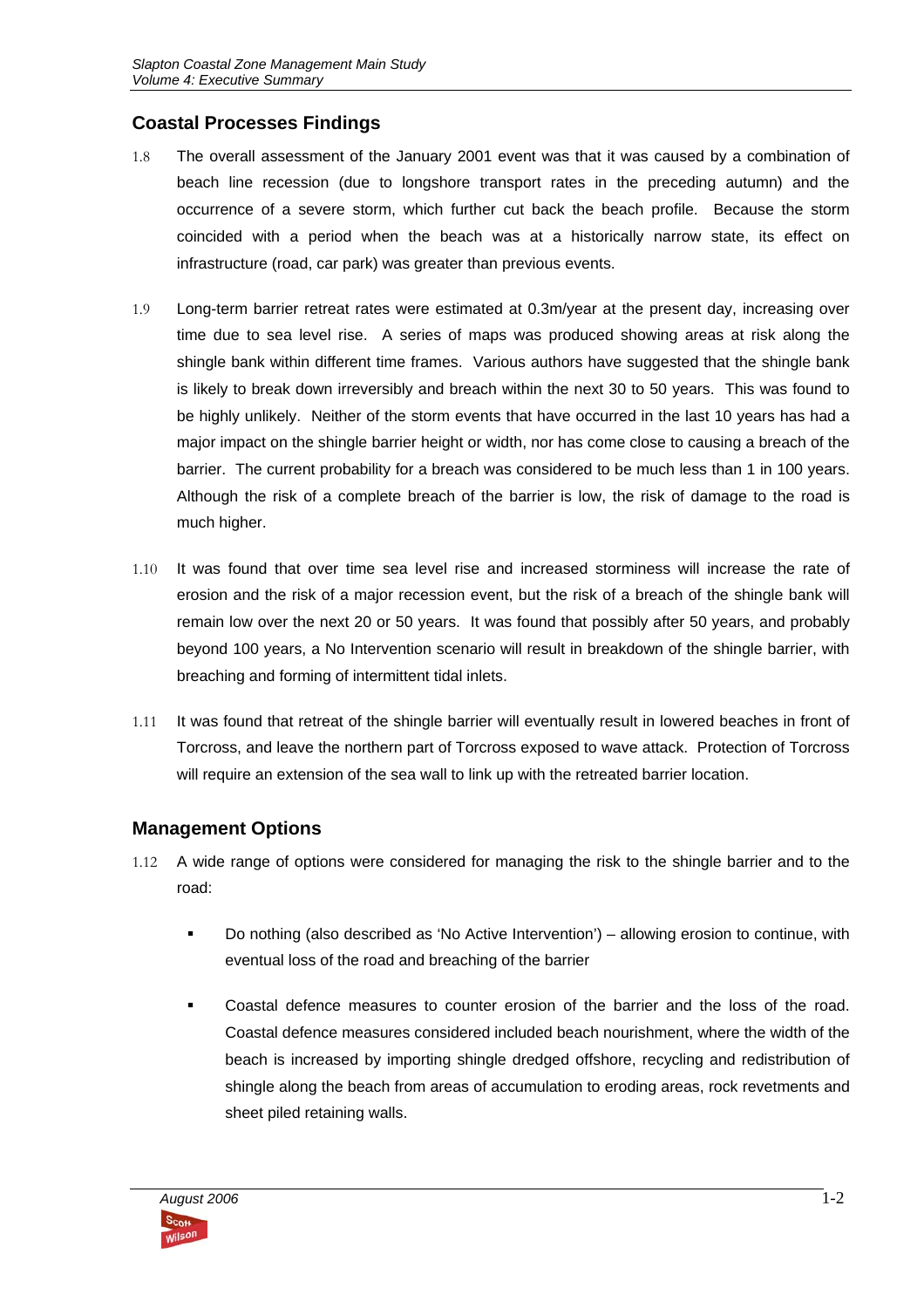**Managed realignment of the coast road. Sub-options for this included constructing a new** road inland, upgrading the existing inland route or moving the road landwards on the shingle barrier, thereby increasing the buffer distance between the road and the sea.

### **Funding**

- 1.13 Defra consider that because, with the exception of Torcross, there is little or no risk to people or property, the issue of safeguarding the road is one for the highway authority, Devon County Council. Therefore funding will not be available from Defra. A number of other possible funding sources were considered (e.g. Regional Development funds), but it was concluded that it is unlikely that significant funding will be made available to protect the road. Funding may be available to help the community to adapt to the loss of the road once this happens.
- 1.14 The requirement for funding for works to protect, maintain or realign the road will fall principally on the County Council as highways authority. The principle of keeping the road in place would be consistent with the objectives of the Provisional Devon Local Transport Plan 2006-2011, published by Devon County Council, particularly in regard to Objective 3: Making Roads Safer and Objective 5: Improving Recreation, Leisure and Tourism.

#### **Option Assessment**

- 1.15 An outline environmental assessment was made of the impact of the options. The evaluation method used for environmental impact was an abbreviated version of the Transport Appraisal Guidance (TAG) methodology using four environmental criteria (ecology, geomorphology, landscape, heritage and archaeology) and two socio-economic criteria (social & community issues and business impacts).
- 1.16 The key impacts of the No Active Intervention option were identified as being in the socioeconomic and traffic areas:
	- Intermittent closure of the A379 will cause disruption to access and accessibility of services. Examples of these disruptions include bus services, travel to work times, emergency service access. In the long term, permanent closure of the road will increase drive times to schools, workplace, doctors etc.
	- Use of minor roads will cause difficulties for larger vehicles buses, vans, and lorries.
	- Road closure will disrupt local businesses.
- 1.17 Although the loss of the coast road may generate some benefits to the local community, the No Intervention option was found to generate significant net adverse impacts in the socio-economic and transport contexts.

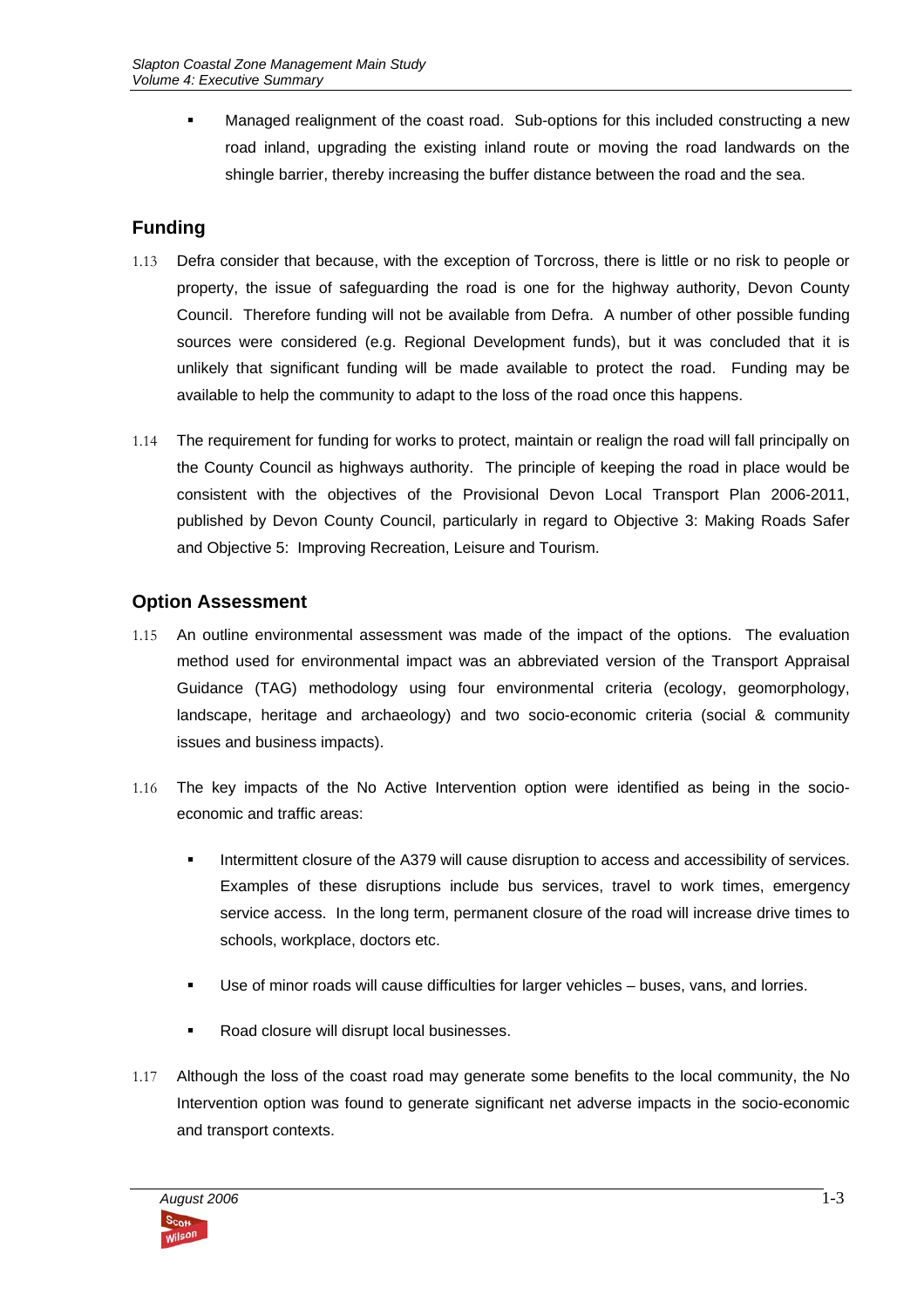- 1.18 An approach to assessing the options was developed which combined the economic, technical, environmental and socio-economic aspects. A scoring system was developed which determined a score for each option. The higher the score, the more acceptable the solution. As a result of this options were compared, some immediately rejected and eventually a preferred option identified.
- 1.19 Based on this approach Managed Realignment of the coast road on the shingle barrier was identified as the preferred option. In summary, Road Realignment was the highest-scoring option because of its relatively low cost, it is technically feasible, it has less adverse environmental impact than many other options and because it would sustain the status quo in terms of transport links.
- 1.20 The Study concluded that the Managed Realignment option would allow the road to be maintained for at least another 30 years. Implicit in this conclusion is the assumption that eventually the effects of sea level rise will make maintenance of the road link economically and environmentally unviable and the road will then be abandoned.
- 1.21 A consultation and exhibition event was mounted. Several hundred people attended the exhibition and of the 75 or so questionnaire responses received, 90% were in favour of intervention to maintain the road and 80% of these were in favour of a 'soft' approach to intervention – realignment of the road, beach nourishment or shingle recycling. There was a strong consensus of support from members of the public for the proposed policy of managed realignment of the A379 on the shingle barrier. There was also support from members of the Slapton Line Partnership in the formal consultation letters received.
- 1.22 A questionnaire was issued to over 450 businesses in the region to allow evaluation of the impact of road closure on the business community. There was a strong consensus that closure of the road had a negative impact on business and that works to keep the road in being were beneficial.
- 1.23 Following these consultation activities, further work was undertaken which confirmed Road Realignment on the shingle barrier as the preferred option. The best management approach was found to consist of a proactive approach to road realignment in areas where there was already a clear and imminent risk to the road, and where proactive measures could be undertaken with relatively minor works, and a reactive approach to road realignment elsewhere. Proactive works in two areas would be over a relatively short length of road, with corresponding low expenditure, and would immediately secure the integrity of the A379 road from the turn off to Slapton village as far as Strete Gate.

#### **Summary of Recommendations**

1.24 It is recommended to the Slapton line Partnership that the A379 should be maintained by a combination of the following measures:

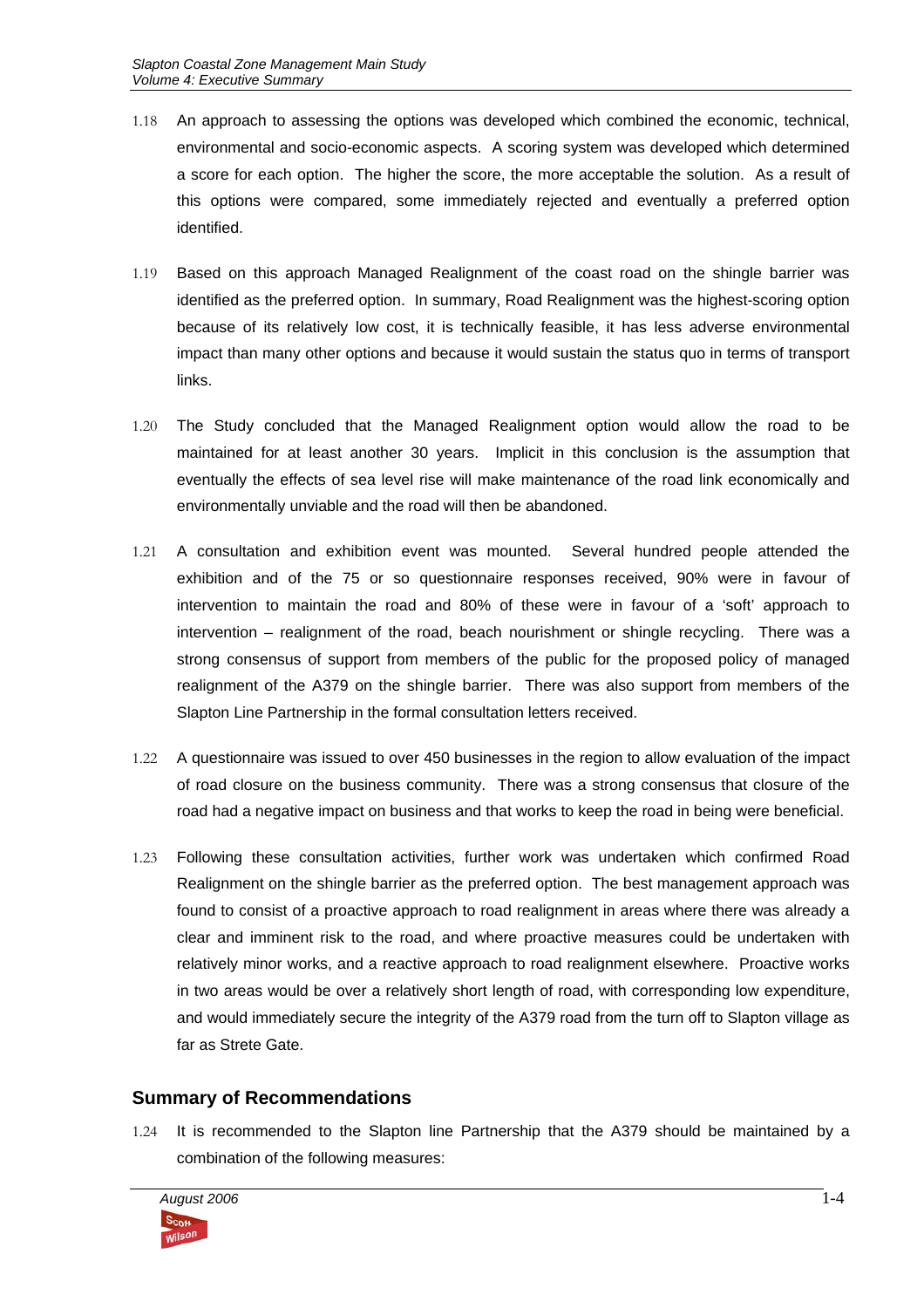- **Proactive realignment of the road to the north of the junction of the A379 and the road to** Slapton village. The realignment should be undertaken as soon as funding and permissions are in place, which could start to be sought during 2006.
- Reactive realignment of the road at other locations. The realignment should be undertaken when damage to the road is believed to be imminent or has already occurred. The aim should be to reinstate the road as soon as is practicable. Realignment will involve landward movement of the road on the shingle ridge. Preliminary work on permissions and funding should be undertaken in advance, to expedite the re-opening of the road.
- Localised movement of shingle to provide temporary protection to short lengths of the road or to allow reinstatement of short lengths of the road following damage.
- 1.25 It is recommended that this approach should be followed until such time as retention of the road becomes unsustainable. At this point the road will be closed and no replacement will be constructed.
- 1.26 In all a total length of road of about 500m should be realigned proactively. Using the costs of the 2001 realignment, the cost of this work has been estimated at £300,000. In addition there will need to be environmental and planning consents and consents from landowners. Once completed these works will provide a reasonable level of protection of the A379 over the majority of its length along Slapton Sands. The cost of the reactive works cannot be estimated reliably, but for budgetary purposes a mean expenditure of £50,000 per annum should be allowed for to keep the road in being.
- 1.27 A management policy based on this approach has been prepared and recommended to the Slapton Line Partnership. This is attached as Annex A.

#### **Conclusions**

1.28 At some point in the future, the effects of climate change and sea level rise will make managed realignment of the road unsustainable. The A379 will then be permanently closed. This is unlikely to happen for 30-50 years if the recommended management policy is implemented. It should be borne in mind, however, that a particularly severe storm or series of storms could occur in any year, and cause historically unprecedented damage.

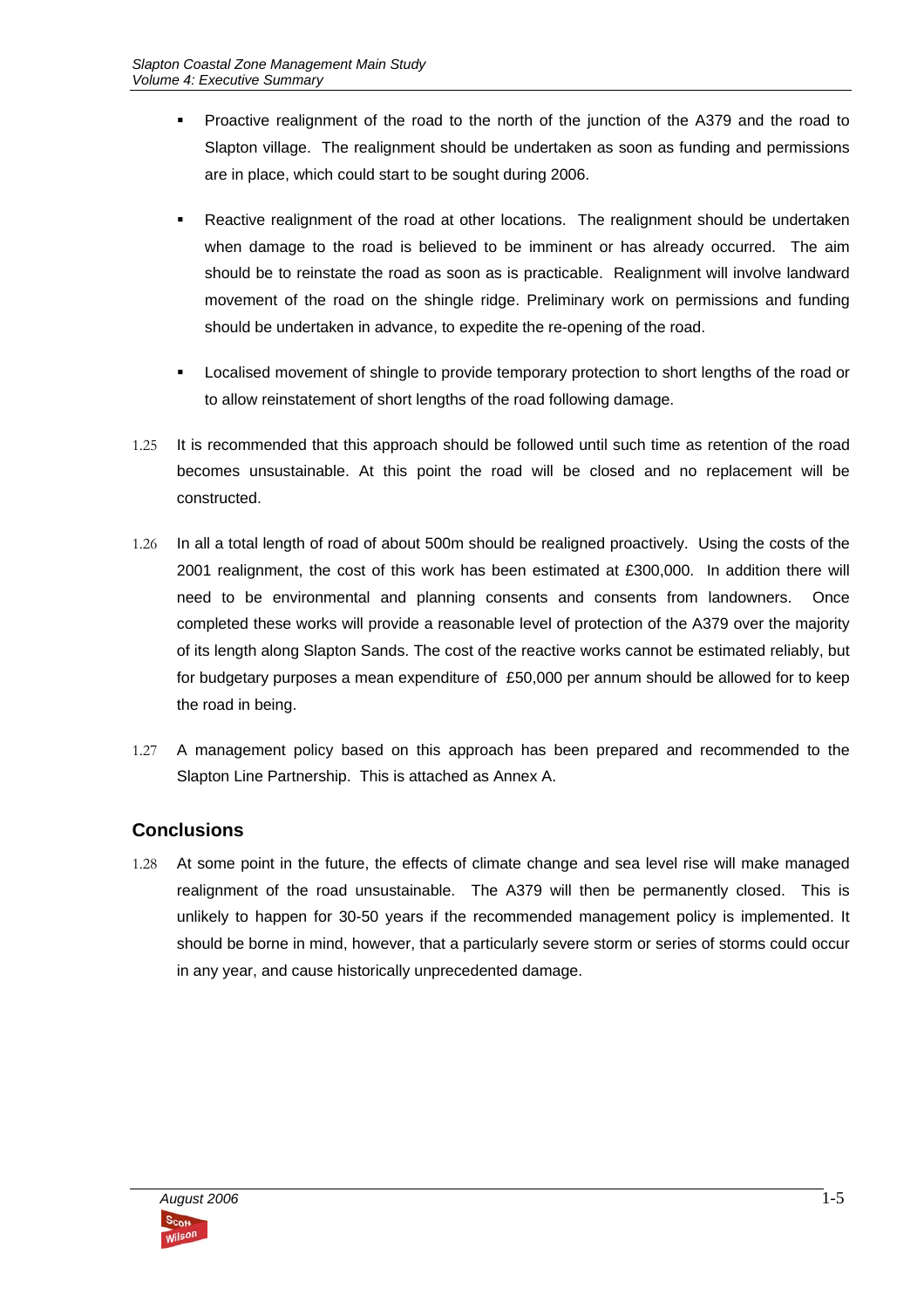# **2** Annex A: Recommended Management Policy

#### **Recommended Objectives**

- 2.1 To protect local communities against flooding and coastal erosion.
- 2.2 To maintain the character and value of the landscape, ecology, geomorphology, geology, archaeology and historical setting of the area.
- 2.3 To support local social and economic activities through the provision of community services and public infrastructure.
- 2.4 To maintain the coastline in a way that is environmentally sustainable, allowing the beach and shingle ridge to evolve with natural processes and minimal intervention.
- 2.5 To maintain a road transport link along the Slapton Line to the benefit of the local and regional community until such time as this becomes unsustainable.
- 2.6 To develop a programme for adaptation which will provide the infrastructure necessary to maintain the economic well being of the community when the road link is eventually lost.
- 2.7 To continue to provide an educational resource, and to provide a sound basis for decisionmaking, by continued and improved collection of data on coastal processes and the natural environment.
- 2.8 To involve the local community in decision-making and to maintain systems for communication between the community and the various agencies and organisations.
- 2.9 To keep in place an organisational framework for management and executive decision-making.
- 2.10 To publicise the Management Policy and to ensure that it's key principles are incorporated into other statutory and non-statutory plans.

#### **Recommended Policies**

- 2.11 The A379 should be maintained by a combination of the following measures:
	- Proactive realignment of the road to the north of the junction of the A379 and the road to Slapton village. This realignment should be undertaken at two separate locations encompassing a total length of about 500m. The realignment should be undertaken as soon as funding and permissions are in place, which could start to be sought during early 2006.
	- Reactive realignment of the road at any other location. The realignment should be undertaken when damage to the road is believed to be imminent or has already occurred.

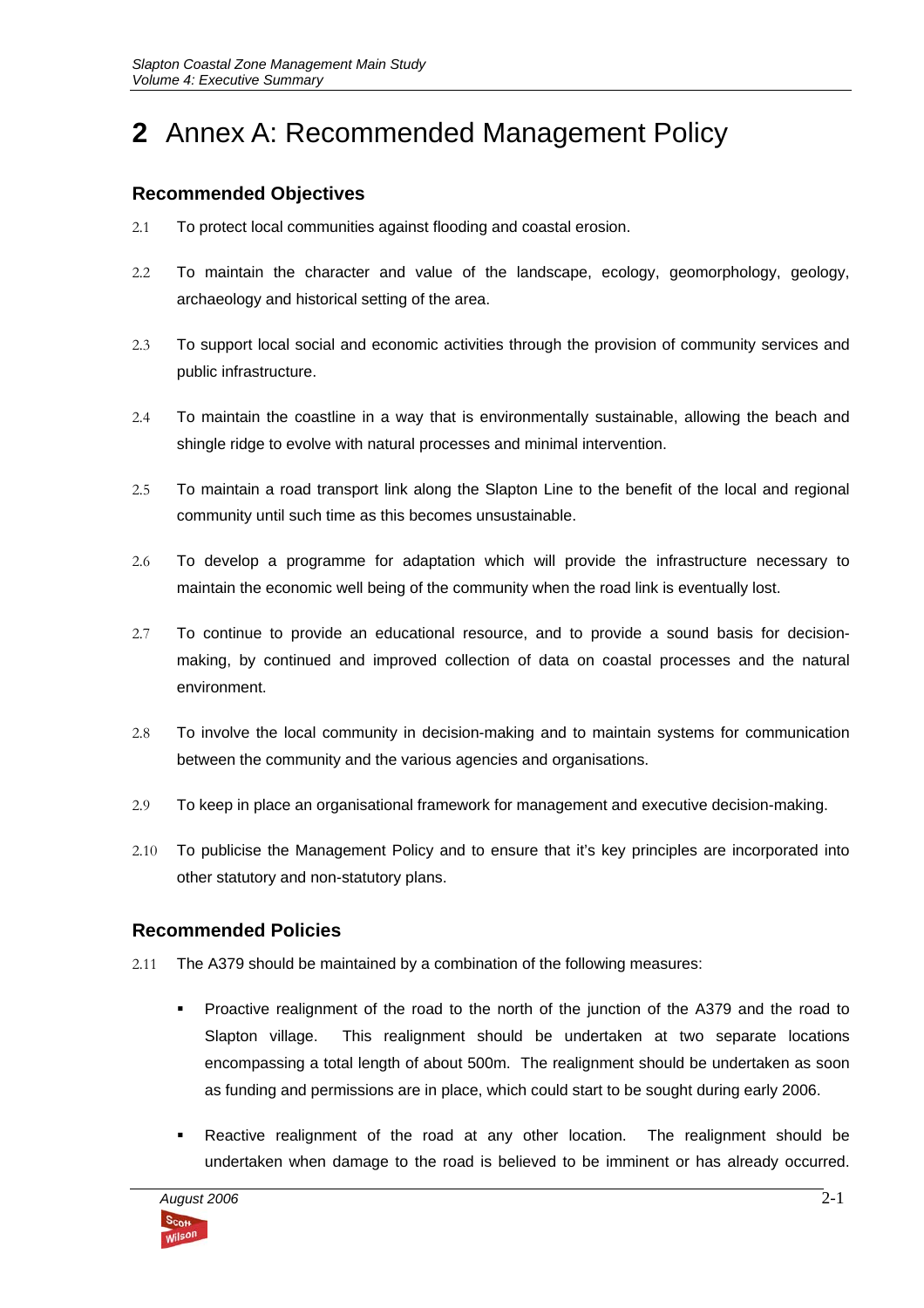The aim should be to reinstate the road as soon as is practicable. Realignment will involve landward movement of the road on the shingle ridge. In realigning the road, the viability of cost-saving measures such as provision of a carriageway to a lesser standard should be considered. Preliminary work on permissions and funding should be undertaken in advance, to expedite the re-opening of the road.

- Localised movement of shingle to provide temporary protection to short lengths of the road or to allow reinstatement of short lengths of the road following damage. The volume of shingle moved should be limited to the same order of magnitude as undertaken previously for the creation of the shingle bastions.
- 2.12 A programme of regular surveys should be implemented to monitor the beach. Surveys should be undertaken following every major storm event, at least twice yearly, and in such a way that beach movements can reliably be calculated.
- 2.13 Data on the incidence of road closure, extent and cost of road damage and costs of road realignment should be maintained and kept up to date. The ecology of the shingle barrier and Ley should be monitored and kept up to date.
- 2.14 The Slapton Line Partnership, Slapton Line Technical Group and Slapton Line Advisory Forum should remain in being to provide systems for ongoing management and consultation.
- 2.15 A forward planning workshop should be held to initiate planning of measures, both short-and longterm, to help the community prepare for loss of the road at some point in the future. Following the holding of the workshop, a body should be set up to continue this work through the activities of councils, agencies and local community. An Adaptation Plan should be developed and implemented.
- 2.16 Local residents, businesses and service providers should be informed of the objectives and policies in place and encouraged to undertake their own adaptive measures in anticipation of the eventual closure of the road in the long term.
- 2.17 The key principles of the Management Policy should be incorporated into other local plans such as the Local Development Framework, the Devon Local Transport Plan and the Shoreline Management Plan.
- 2.18 The Slapton Line Partnership should from time to time, but not less frequently than every 5 years, undertake a review of the management policy, taking into account the results of monitoring and data on storm occurrences, trends in damage, damage costs etc to refine and amend the policy.
- 2.19 In the event of a road-damage event occurring the Contingency Plan should be put into operation until such time as the road is re-opened. The members of the Slapton Line Partnership should aim to re-open the road in such circumstances as quickly as possible.